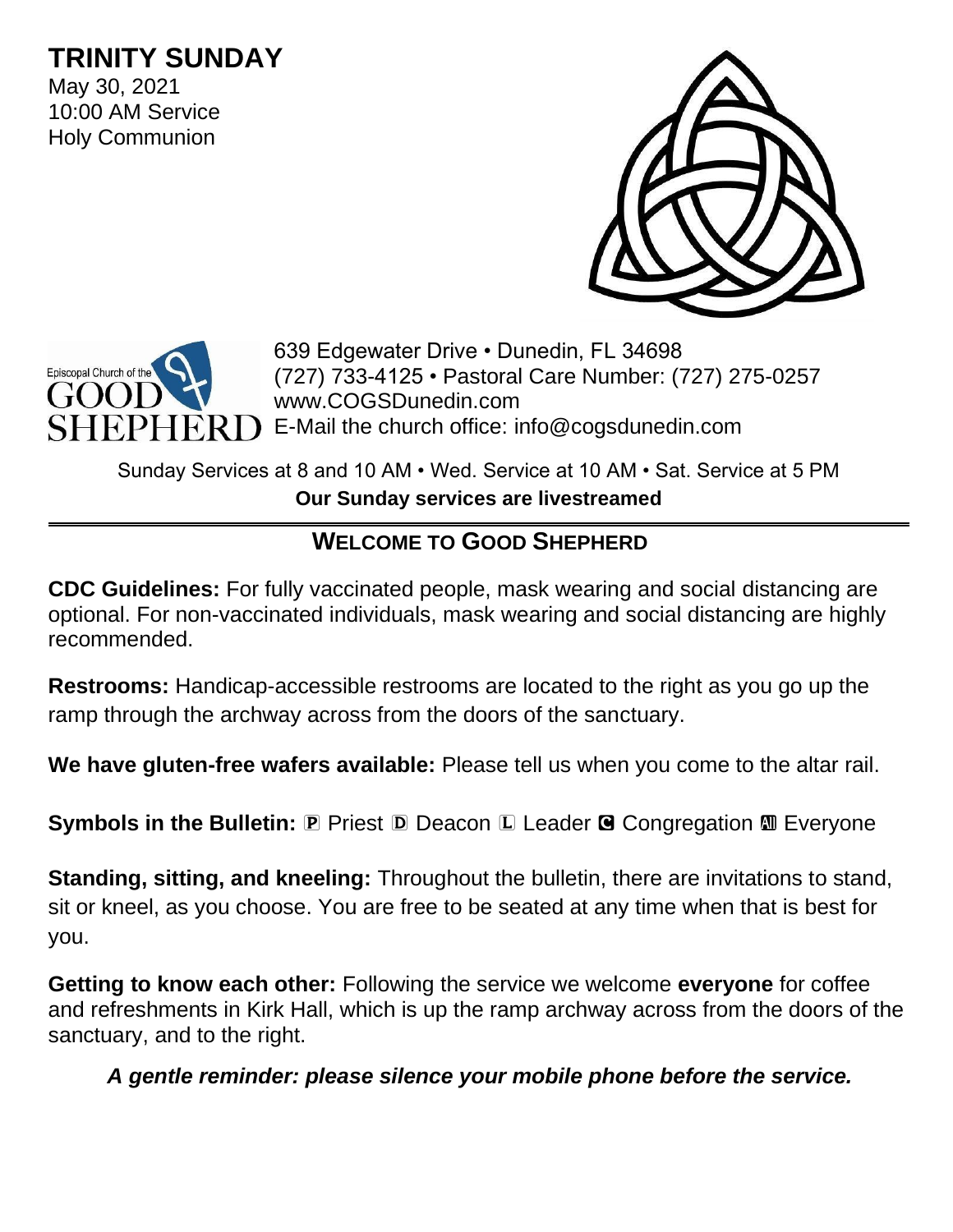#### **GATHERING FOR WORSHIP**

**PRELUDE** *Come Down, O Love Divine* R. V. Williams arr. W. Held

*Symbols in the Bulletin:* P Priest, D Deacon, **G** Congregation, L Leader

**WELCOME AND ANNOUNCEMENTS**

| THE GATHERING HYMN | <b>Eternal Father Strong to Save</b> | H. 608 vs 1,4 |
|--------------------|--------------------------------------|---------------|
|--------------------|--------------------------------------|---------------|

**C** 

*Eternal Father, strong to save, whose arm hath bound the restless wave, who bidd'st the mighty ocean deep its own appointed limits keep: O hear us when we cry to thee for those in peril on the sea.*

*O Trinity of love and power, thy children shield in danger's hour; from rock and tempest, fire and foe, protect them wheresoe'er they go; thus evermore shall rise to thee glad hymns of praise from land and sea.*

**THE OPENING ACCLAMATION**

P Blessed be God: Father, Son, and Holy Spirit.

C **And blessed be God's kingdom, now and for ever. Amen.**

**Collect for Purity**

a **Almighty God, unto whom all hearts are open, all desires known, and from whom no secrets are hid. Cleanse the thoughts of our hearts by the inspiration of thy Holy Spirit, that we may perfectly love thee, and worthily magnify thy holy Name; through Christ our Lord. Amen.**

**THE COLLECT OF THE DAY**

- **P** The Lord be with you.
- C **And also with you.**
- P Let us pray… Almighty and everlasting God, you have given to us your servants grace, by the confession of a true faith, to acknowledge the glory of the eternal Trinity, and in the power of your divine Majesty to worship the Unity: Keep us steadfast in this faith and worship, and bring us at last to see you in your one and eternal glory, O Father; who with the Son and the Holy Spirit live and reign, one God, for ever and ever.
- C **Amen**.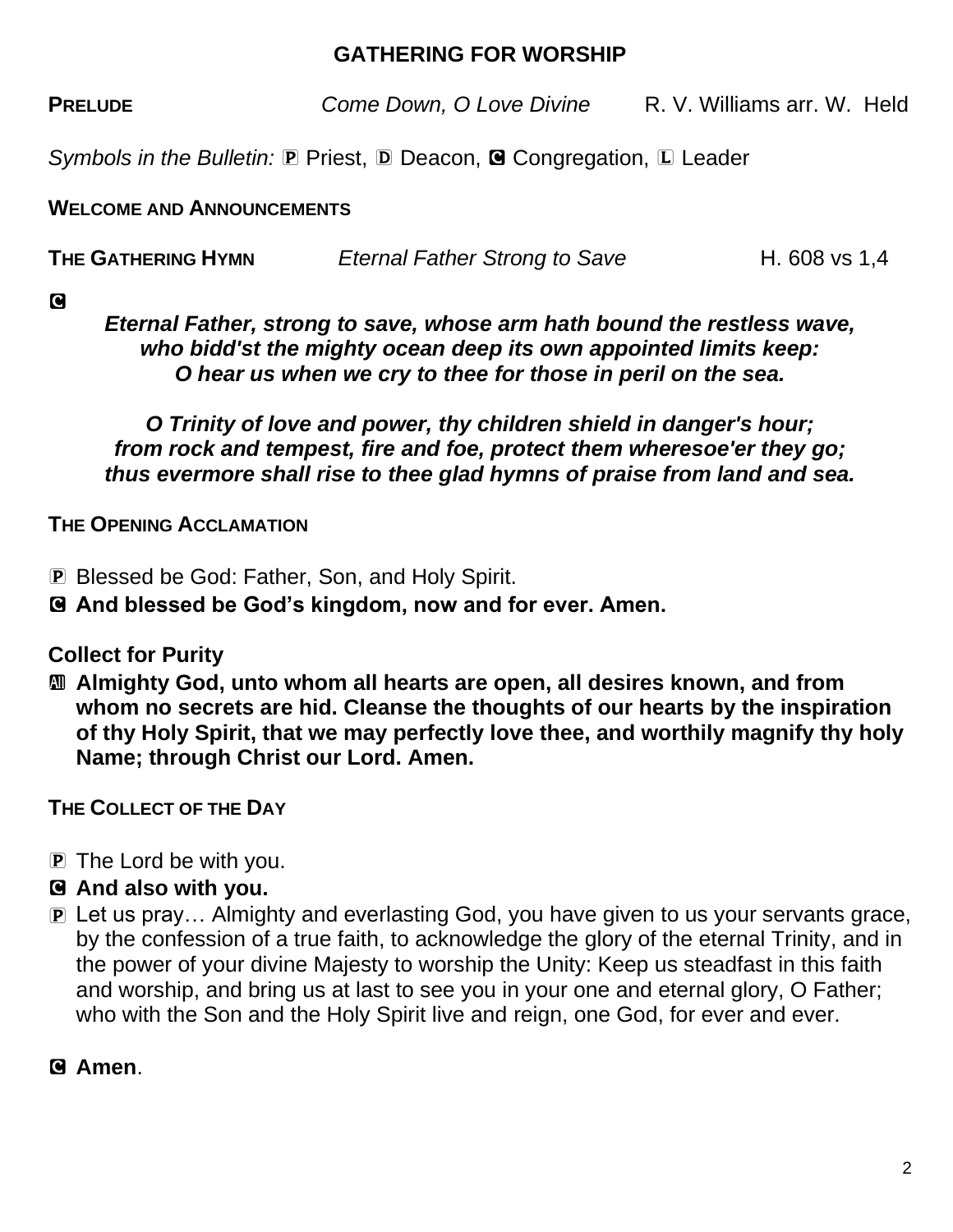#### **THE WORD OF GOD**

**THE READINGS:** Isaiah 6:1-8, Psalm 29, Romans 8:12-17, John 3:1-17

#### **The First Reading:**

L *The First Reading is taken from Isaiah chapter 6…*

In the year that King Uzziah died, I saw the Lord sitting on a throne, high and lofty; and the hem of his robe filled the temple. Seraphs were in attendance above him; each had six wings: with two they covered their faces, and with two they covered their feet, and with two they flew. And one called to another and said: "Holy, holy, holy is the Lord of hosts; the whole earth is full of his glory." The pivots on the thresholds shook at the voices of those who called, and the house filled with smoke. And I said: "Woe is me! I am lost, for I am a man of unclean lips, and I live among a people of unclean lips; yet my eyes have seen the King, the Lord of hosts!"

Then one of the seraphs flew to me, holding a live coal that had been taken from the altar with a pair of tongs. The seraph touched my mouth with it and said: "Now that this has touched your lips, your guilt has departed and your sin is blotted out." Then I heard the voice of the Lord saying, "Whom shall I send, and who will go for us?" And I said, "Here am I; send me!"

The Word of the Lord.

<sup>C</sup> **Thanks be to God.**

**Metrical Psalm 29** Tune: *I Love Thy Kingdom Lord H. 524 vs 1, 2, 5, 6*

*Ascribe to God, you gods, Ascribe all glory, might; Ascribe the glory due his Name, Worship in holy light.*

*God's voice is on the deep, God's thunder rolls on high; The Lord is on the water-flood, God's voice a mighty cry.*

*Within God's temple all Cry "Glory!" and adore; The Lord sits throned above the flood As King for evermore.*

*The Lord will give his strength To all his own, nor cease To give his people evermore The blessing of his peace.*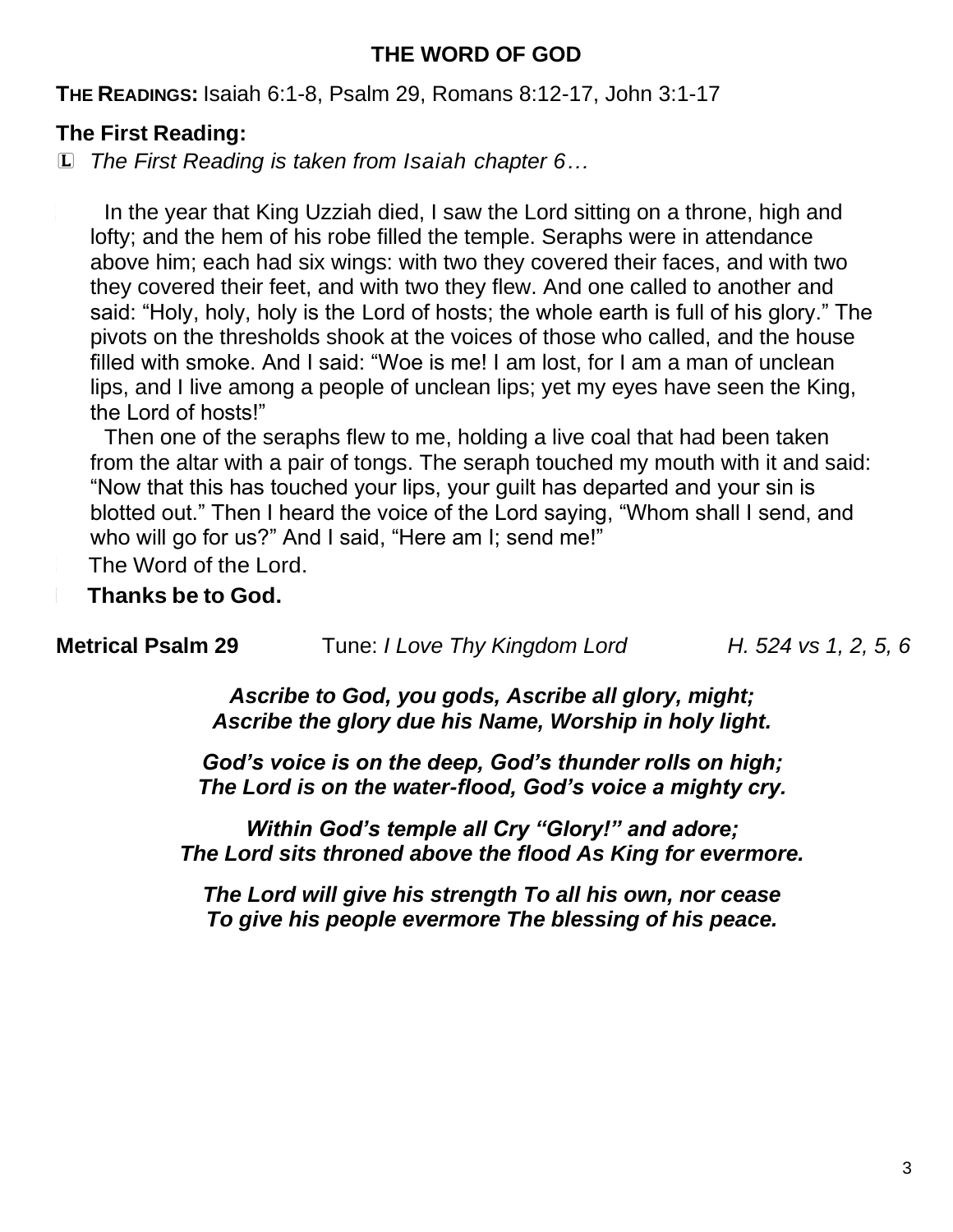# **The Second Reading**

L *The Second Reading is taken from Romans chapter 8…*

So then, brothers and sisters, we are debtors, not to the flesh, to live according to the flesh-- for if you live according to the flesh, you will die; but if by the Spirit you put to death the deeds of the body, you will live. For all who are led by the Spirit of God are children of God. For you did not receive a spirit of slavery to fall back into fear, but you have received a spirit of adoption. When we cry, "Abba! Father!" it is that very Spirit bearing witness with our spirit that we are children of God, and if children, then heirs, heirs of God and joint heirs with Christ-- if, in fact, we suffer with him so that we may also be glorified with him.

The Word of the Lord. <sup>C</sup> **Thanks be to God.**



### **THE GOSPEL**

- D *The Holy Gospel of our Lord Jesus Christ according to John.*
- C **Glory be to thee, O Lord.**
- D There was a Pharisee named Nicodemus, a leader of the Jews. He came to Jesus by night and said to him, "Rabbi, we know that you are a teacher who has come from God; for no one can do these signs that you do apart from the presence of God." Jesus answered him, Very truly, I tell you, no one can see the kingdom of God without being born from above." Nicodemus said to him, "How can anyone be born after having grown old? Can one enter a second time into the mother's womb and be born?" Jesus answered, "Very truly, I tell you, no one can enter the kingdom of God without being born of water and Spirit. What is born of the flesh is flesh, and what is born of the Spirit is spirit. Do not be astonished that I said to you, 'You must be born from above.' The wind blows where it chooses, and you hear the sound of it, but you do not know where it comes from or where it goes. So it is with everyone who is born of the Spirit." Nicodemus said to him, "How can these things be?" Jesus answered him, "Are you a teacher of Israel, and yet you do not understand these things? "Very truly, I tell you, we speak of what we know and testify to what we have seen; yet you do not receive our testimony.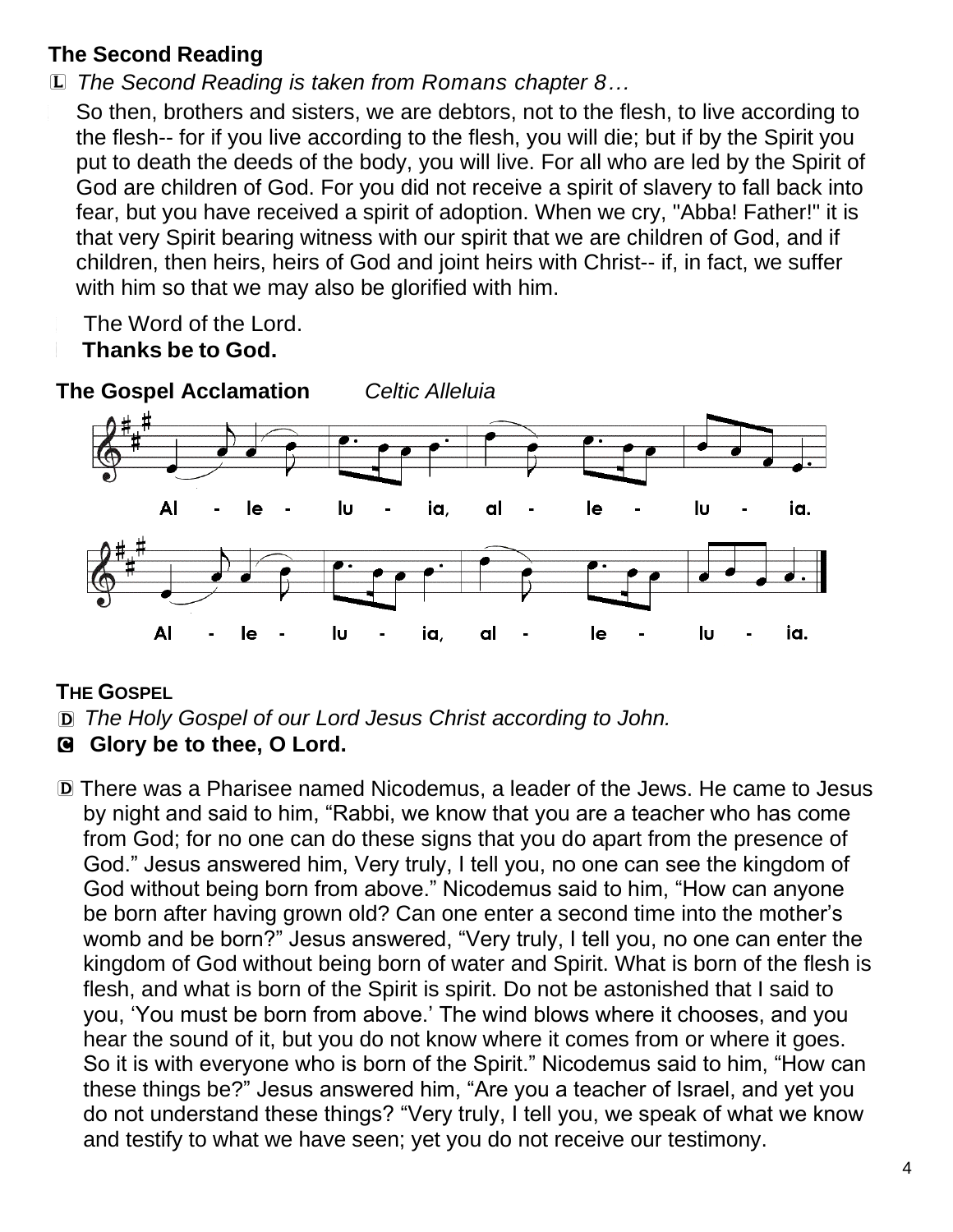If I have told you about earthly things and you do not believe, how can you believe if I tell you about heavenly things? No one has ascended into heaven except the one who descended from heaven, the Son of Man. And just as Moses lifted up the serpent in the wilderness, so must the Son of Man be lifted up, that whoever believes in him may have eternal life.

"For God so loved the world that he gave his only Son, so that everyone who believes in him may not perish but may have eternal life.

"Indeed, God did not send the Son into the world to condemn the world, but in order that the world might be saved through him."

The Gospel of the Lord.

#### C **Praise to you, Lord Christ.**

**SERMON** The Rev. Whitney Burton

#### **THE NICENE CREED**

C **We believe in one God, the Father, the Almighty, maker of heaven and earth, of all that is, seen and unseen.**

**We believe in one Lord, Jesus Christ, the only Son of God, eternally begotten of the Father, God from God, Light from Light, true God from true God, begotten, not made, of one Being with the Father. Through him all things were made. For us and for our salvation he came down from heaven: by the power of the Holy Spirit he became incarnate from the Virgin Mary, and was made man. For our sake he was crucified under Pontius Pilate; he suffered death and was buried. On the third day he rose again in accordance with the Scriptures; he ascended into heaven and is seated at the right hand of the Father. He will come again in glory to judge the living and the dead, and his kingdom will have no end.**

**We believe in the Holy Spirit, the Lord, the giver of life, who proceeds from the Father and the Son. With the Father and the Son he is worshiped and glorified. He has spoken through the Prophets. We believe in one holy catholic and apostolic Church. We acknowledge one baptism for the forgiveness of sins. We look for the resurrection of the dead, and the life of the world to come. Amen.**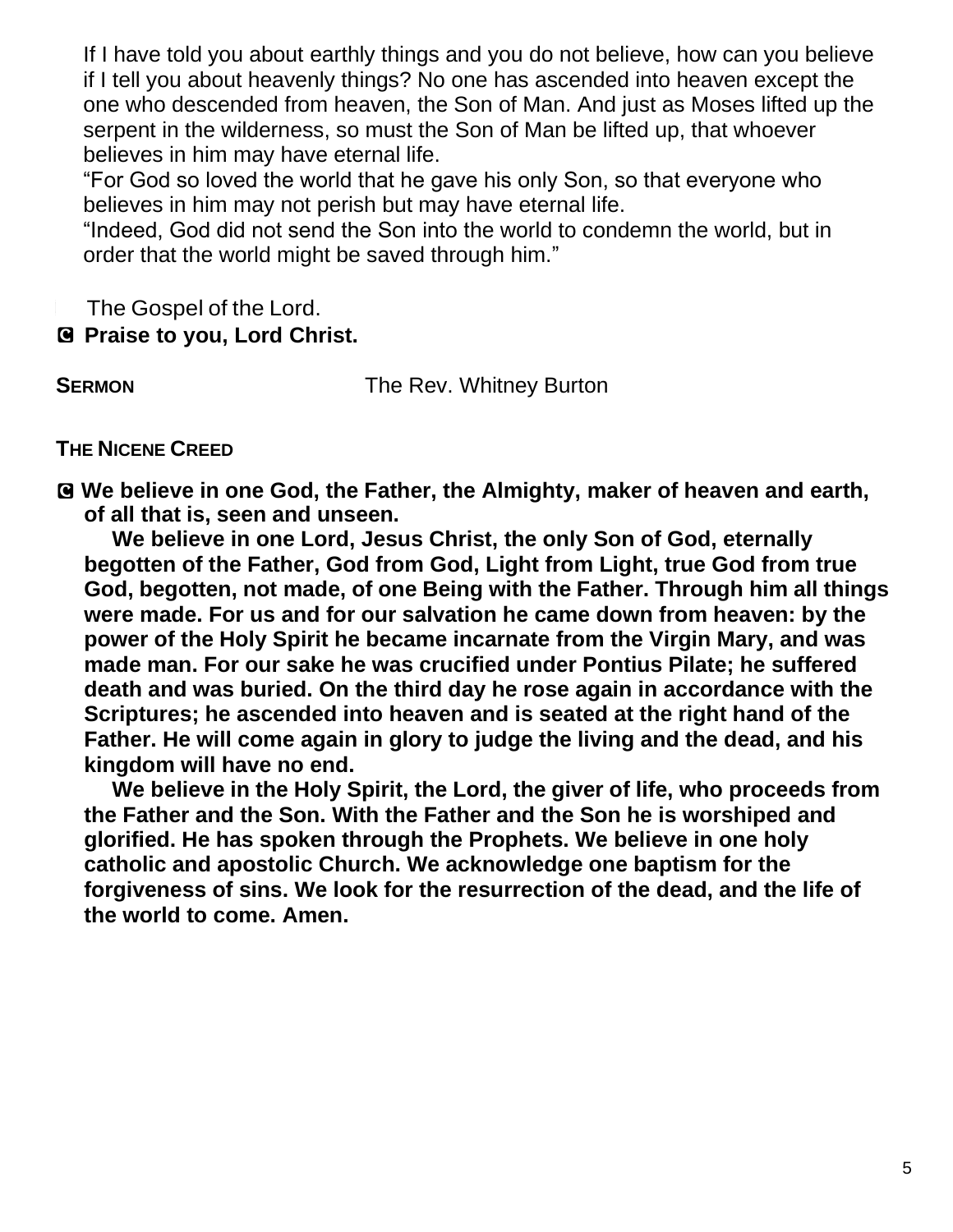### **THE PRAYERS OF THE PEOPLE**

- D Heavenly Father, you have promised to hear when we pray in the name of your Son. Therefore, in confidence and trust we pray for the Church.
- L Father, enliven the Church for its mission,

# C **that we may be salt of the earth and light to the world.**

Breathe fresh life into your people.

# C **Give us power to reveal Christ in word and action.**

We pray for the world: we pray for our elected leaders, and implore that you will lead us and every nation into the ways of justice and peace. God of truth, inspire with your wisdom those whose decisions affect the lives of others.

# C **That all may act with integrity and courage.**

Give grace to all whose lives are linked with ours.

# C **May we serve Christ in one another, and love as he loves us.**

<sup>L</sup> We pray for the community, and for those in need. especially . . . [*add names from notebook*] and those we now namealoud or in our hearts [*leave time* ]. God of hope, comfort and restore all who suffer in body, mind or spirit, and make us willing agents of your compassion.

#### C **Strengthen us as we share in making people whole, that all may know the power of your healing love.**

We give you thanks for all the blessings of this life, especially the flowers given today to the Glory of God and for the birthdays this week for Jeannette McDonald, Judith Kern-Bertram, Connie Rieben, Cheryl Sharpe, Martha Howarth, Jocelyn Frenette*;* and the anniversaries of Kenneth & Peggy Thomlinson*.* Awaken in us a sense of wonder for the earth and all that is in it.

### C **Teach us to care creatively for its resources.**

<sup>L</sup> We remember those who have died and those who mourn (especially . . . [*add names from notebook*]). We remember with thanksgiving those near to us whose absence still leaves a hole in our hearts; I invite you to say their names, silently or aloud [*leave time .......................*]. We pray for all who have died in the faith of Christ, and those whose faith is known to you alone.

# C **Father, into your hands we commend them.**

L Lord, you have called us to serve you. We pray for ourselves and our ministries.

C **Grant that we may walk in your presence: your love in our hearts, your truth in our minds, your strength in our wills, until, at the end of our journey, we know the joy of our homecoming and the welcome of your embrace, through Jesus Christ our Lord. Amen.**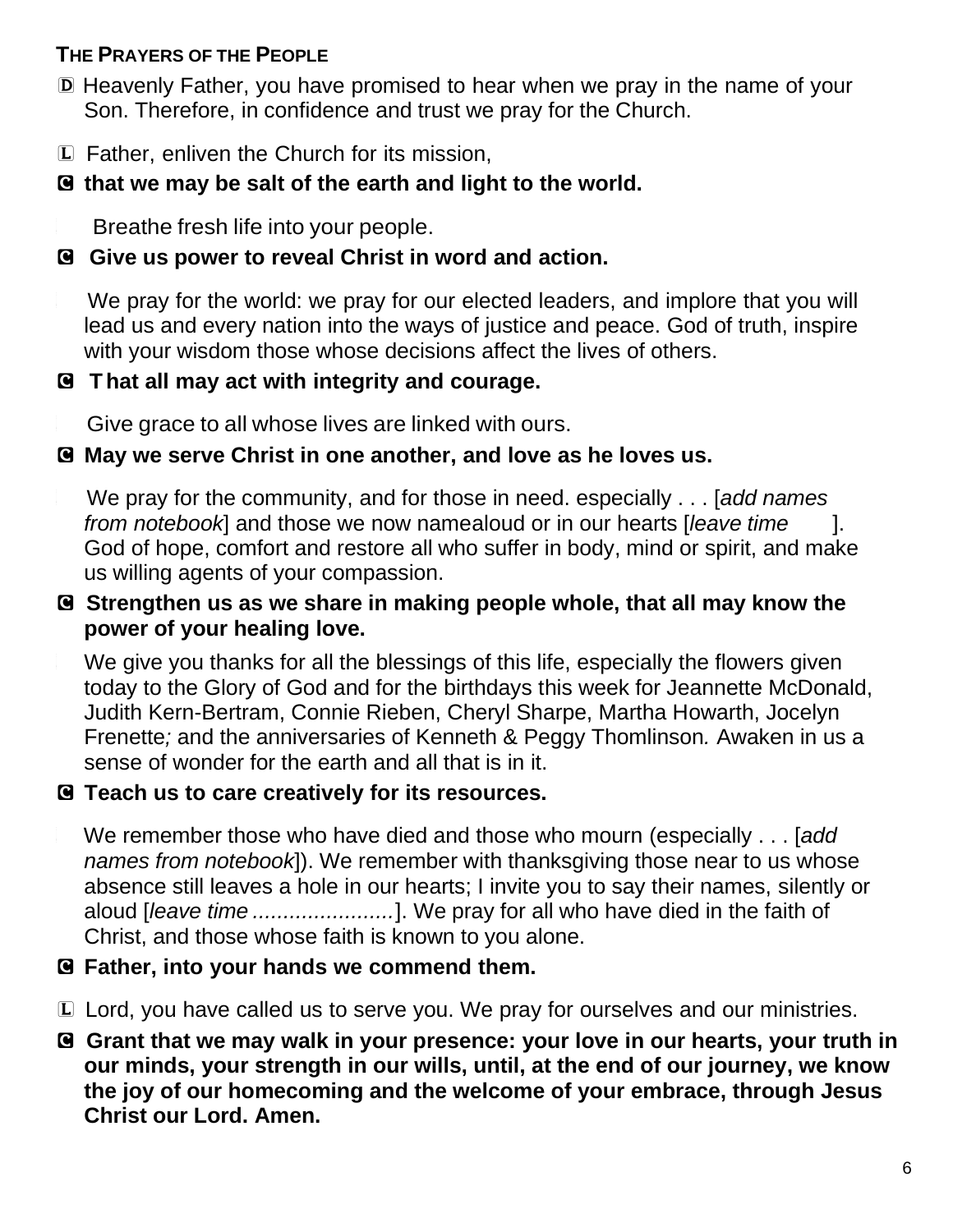#### **CONFESSION & ABSOLUTION:**

- D Let us confess our sins against God and our neighbor. *(Silence may be kept)*
- C **Most merciful God, we confess that we have sinned against you, opposing your will in our lives. We have denied your goodness in each other, in ourselves, and in the world you have created. We repent of the evil that enslaves us, the evil we have done, and the evil done on our behalf. Forgive, restore, and strengthen us through our Savior Jesus Christ, that we may abide in your loveand serve only your will. Amen.**
- P Almighty God have mercy on you, forgive you all your sins through the grace of Jesus Christ, strengthen you in all goodness, and by the power of the Holy Spirit keep you in eternal life.

<sup>C</sup> **Amen**.

### **THE GREETING OF PEACE**

- $\overline{P}$  The peace of the Lord be always with you.
- C **And also with you.** (*All may greet one another in the name of the Lord.*)

# **THE HOLY COMMUNION**

**THE OFFERTORY SENTENCE**

**THE OFFERTORY** *It Is Well With My Soul* P.P. Bliss

Julian Guini, soloist

### **THE PRESENTATION**

D We gladly present the fruits of our lives to the God who creates us, redeems us and sustains us. May we have the grace to use them to heal God's world.

**THE PRESENTATION HYMN** *We Give Thee but Thine Own*

*We give thee but thine own, whate'er the gift may be; all that we have is thine alone, a trust, O Lord, from thee.*

*May we thy bounties thus as stewards true receive, and gladly, as thou blessest us, to thee our first-fruits give.*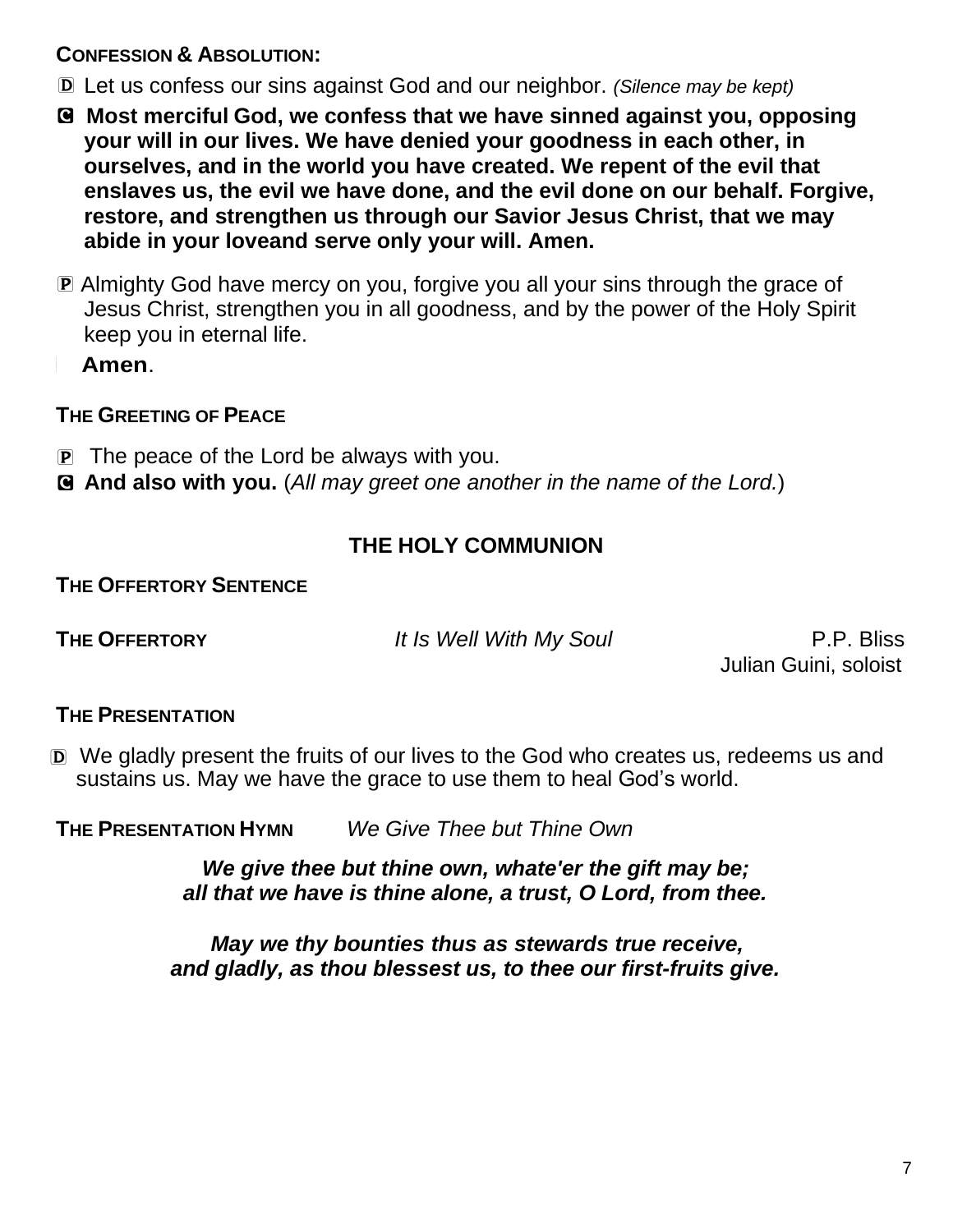**THE GREAT THANKSGIVING:** Eucharistic Prayer A

- P The Lord be with you.
- C **And also with you.**
- P Lift up your hearts.
- **R** We lift them to the Lord.
- P Let us give thanks to the Lord our God.
- C **It is right to give him thanks and praise.**
- **P** It is right, and a good and joyful thing, always and everywhere to give thanks to you, Father Almighty, Creator of heaven and earth. For with your co-eternal Son and Holy Spirit, you are one God, one Lord, in Trinity of Persons and in Unity of Being; and we celebrate the one and equal glory of you, O Father, and of the Son, and of the Holy Spirit. Therefore, we praise you, joining our voices with Angels and Archangels and with all the company of heaven, who for ever sing this hymn to proclaim the glory of your Name:
- A *Holy, holy, holy Lord, God of power and might, heaven and earth are full of your glory. Hosanna in the highest. Blessed is he who comes in the name of the Lord. Hosanna in the highest. Hosanna in the highest.*

*[Please stand or kneel, as you choose.]*

P Holy and gracious Father: In your infinite love you made us for yourself, and, when we had fallen into sin and become subject to evil and death, you, in your mercy, sent Jesus Christ, your only and eternal Son, to share our human nature, to live and die as one of us, to reconcile us to you, the God and Father of all.

He stretched out his arms upon the cross, and offered himself, in obedience to your will, a perfect sacrifice for the whole world.

On the night he was handed over to suffering and death, our Lord Jesus Christ took bread; and when he had given thanks to you, he broke it, and gave it to his disciples, and said, "Take, eat: This is my Body, which is given for you. Do this for the remembrance of me."

P After supper he took the cup of wine; and when he had given thanks, he gave it to them, and said, "Drink this, all of you: This is my Blood of the new Covenant, which is shed for you and for many for the forgiveness of sins. Whenever you drink it, do this for the remembrance of me." Therefore we proclaim the mystery of faith:

# C **Christ has died. Christ is risen. Christ will come again.**

- P We celebrate the memorial of our redemption, O Father, in this sacrifice of praise and thanksgiving. Recalling his death, resurrection, and ascension, we offer you these gifts.
- P Sanctify them by your Holy Spirit to be for your people the Body and Blood of your Son,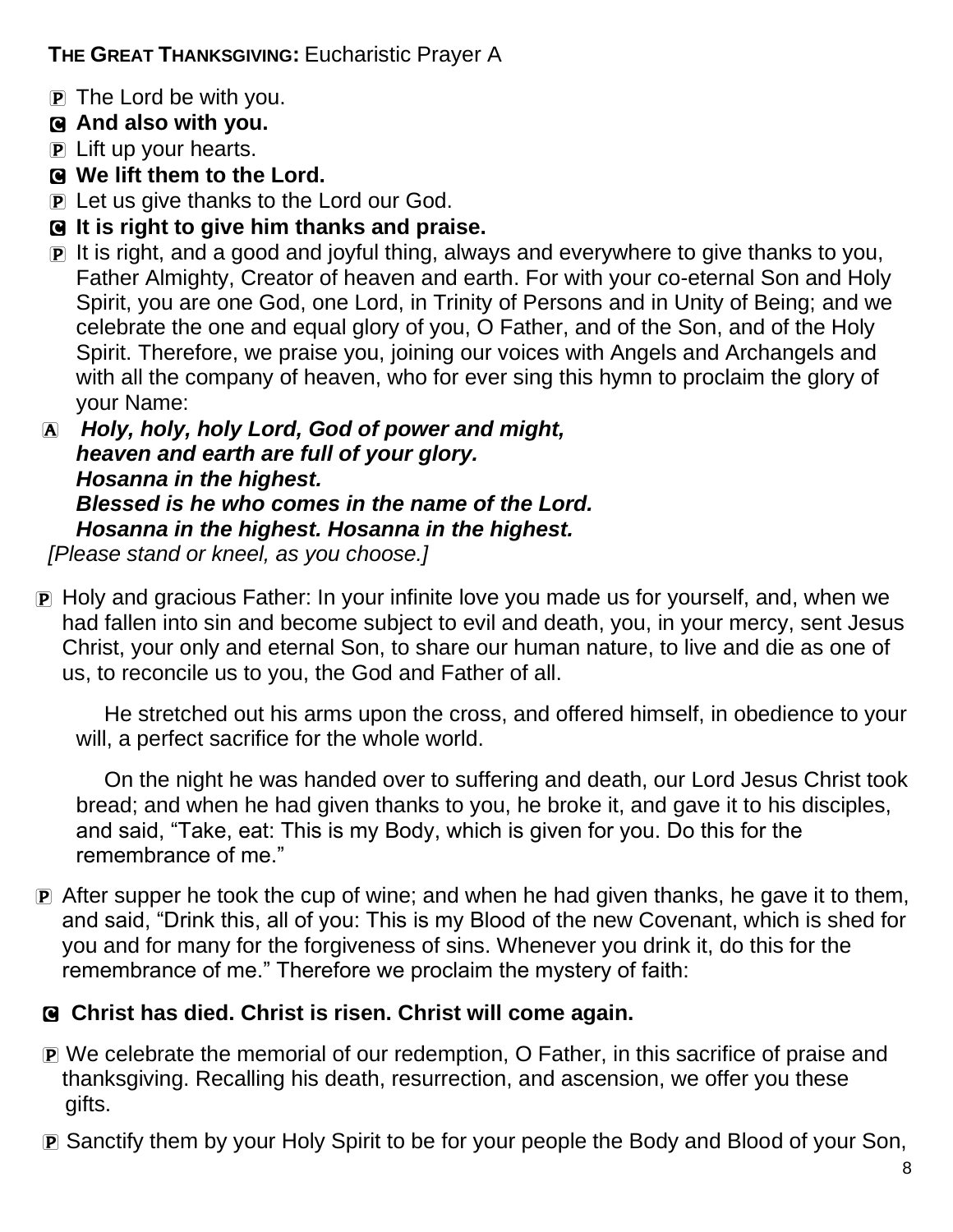the holy food and drink of new and unending life in him. Sanctify us also that we may faithfully receive this holy Sacrament, and serve you in unity, constancy, and peace; and at the last day bring us with all your saints into the joy of your eternal kingdom.

All this we ask through your Son Jesus Christ: By him, and with him, and in him, in the unity of the Holy Spirit all honor and glory is yours, Almighty Father, now and for ever.



#### **THE LORD'S PRAYER**

- P And now as our Savior Christ has taught us, we are bold to say,
- <sup>a</sup> **Our Father, who art in heaven, hallowed be thy Name, thy kingdom come, thy will be done, on earth as it is in heaven. Give us this day our daily bread. And forgive us our trespasses, as we forgive those who trespass against us. And lead us not into temptation, but deliver us from evil. For thine is the kingdom, and the power, and the glory, for ever and ever. Amen.**

#### **THE BREAKING OF THE BREAD**

P Alleluia! Christ our Passover is sacrificed for us;

#### C **Therefore let us keep the feast. Alleluia!**

P The Gifts of God for the People of God.

| <b>THE COMMUNION SOLO</b> | <b>Break Thou the Bread of Life</b> | W.F. Sherwin          |
|---------------------------|-------------------------------------|-----------------------|
|                           |                                     | Julian Guini, soloist |

**THE CHANT** *In the Lord I'll Be Ever Thankful*

*In the Lord I'll be ever thankful, in the Lord I will rejoice! Look to God, do not be afraid. Lift up your voices, the Lord is near; lift up your voices, the Lord is near.*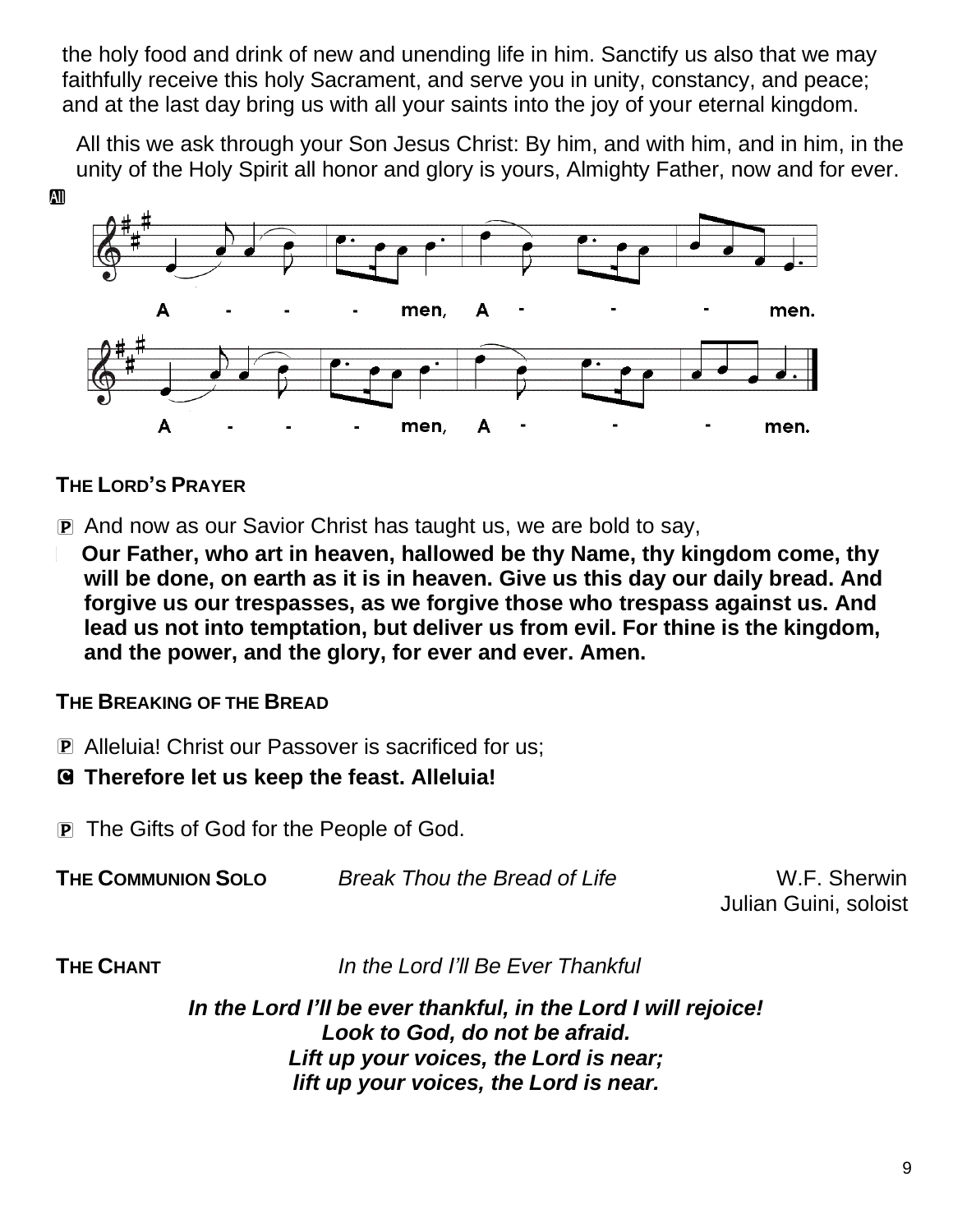**THE PRAYER AFTER COMMUNION**

Let us pray...

C **God of abundance, you have fed us with the bread of life and cup of salvation; you have united us with Christ and one another; and you have made us one with all your people in heaven and on earth. Now send us forth in the power of your Spirit, that we may proclaim your redeeming love to the world and continue for ever in the risen life of Christ our Savior. Amen.**

**THE BLESSING**

**THE SENDING HYMN O Beautiful for Spacious Skies H** 719 vs 1-3

*O beautiful for spacious skies, for amber waves of grain; for purple mountain majesties above the fruited plain! America! America! God shed His grace on thee, and crown thy good with brotherhood from sea to shining sea!*

*O beautiful for heroes proved in liberating strife, who more than self their country loved, and mercy more than life! America! America! God mend thine every flaw, confirm thy soul in self-control, thy liberty in law.*

*O beautiful for patriot dream that sees beyond the years thine alabaster cities gleam, undimmed by human tears! America! America! God shed his grace on thee, and crown thy good with brotherhood from sea to shining sea!*

**THE DISMISSAL**

D Go in peace to love and serve the Lord! C **Thanks be to God!**

**THE POSTLUDE** *Alleluia, Sing to Jesus* Randall DeBruyn